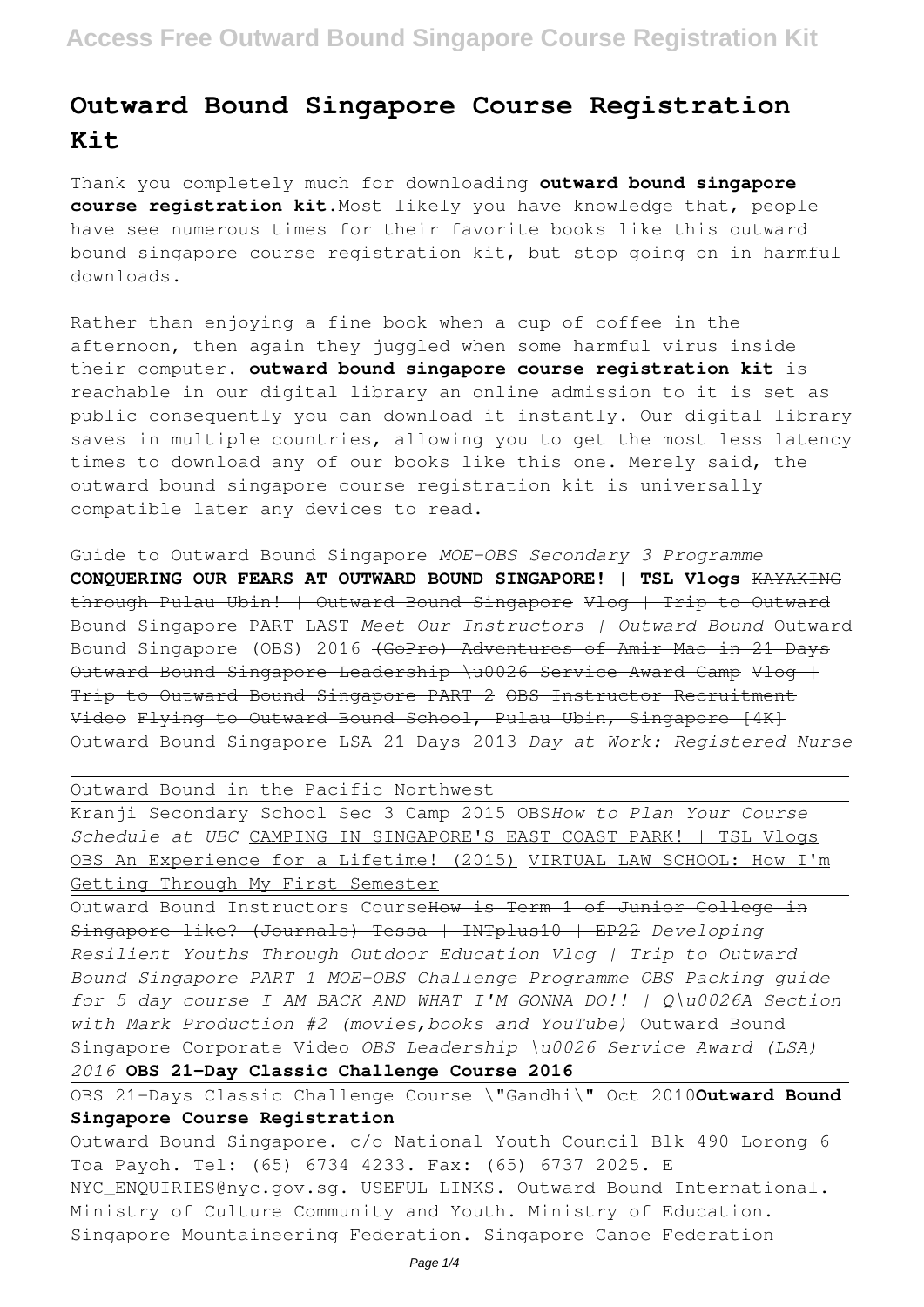# **Access Free Outward Bound Singapore Course Registration Kit**

#### **Outward Bound Singapore**

Within two to three business days of submitting this application, you will receive a registration email from your Outward Bound course advisor. This email will include additional paperwork you'll be required to complete, to hold your spot on the course.

#### **Course Enrollment Form | Outward Bound**

Step 1: Get enrolled on a course… Enroll online by completing the online enrollment form or over the phone (toll-free) at 866-467-7651; Secure your spot on a course by submitting an enrollment form and \$500 deposit that is applied toward the total cost of the course. This deposit includes a \$150 non-refundable enrollment processing fee.

## **How Our Outdoor Education & Adventure ... - Outward Bound**

OUTWARD BOUND SINGAPORE NOTES FOR THE APPLICANT OR PARENT / GUARDIAN Please read the note below before completing Part 3, 4 & 5 of the Course Registration Form to ascertain applicant's eligibility to attend an OBS course. Outward Bound® courses are conducted indoors as well as outdoors, in all weather conditions. Participants may be

## **OUTWARD BOUND SINGAPORE (OBS) COURSE REGISTRATION FORM**

Every Outward Bound course is unique because of the participant group, Instructors, weather, and terrain. Due to fluctuations in course enrolment, certain courses may not be available, or you may end up in a non-co-ed course. Prices and dates are subject to change. Outward Bound is committed to each participant's health and safety.

#### **Registration Information | Outward Bound**

Outward Bound Singapore. c/o National Youth Council Blk 490 Lorong 6 Toa Payoh. Tel: (65) 6734 4233. Fax: (65) 6737 2025. E NYC\_ENQUIRIES@nyc.gov.sg. USEFUL LINKS. Outward Bound International. Ministry of Culture Community and Youth. Ministry of Education. Singapore Mountaineering Federation. Singapore Canoe Federation

#### **OBS | Programmes | Leadership & Service Award**

Each Outward Bound course is unique. Our instructors are highly qualified and experienced to create adventures that have impact. Supporting each individual to build on their strengths. Courses. Our Courses. Coronavirus. Safety. FAQs. Education. Primary Schools. Secondary Schools and Colleges. Youth Groups.

# **Choose your adventure - Outward Bound**

Course preparation Outward Bound Canada staff will support your group every step of the way – from the planning stages right through to returning home after the program is complete. Once a program is planned, we will provide your group with resources to help your students and their families to plan and prepare.

#### **Course Preparation | Outward Bound**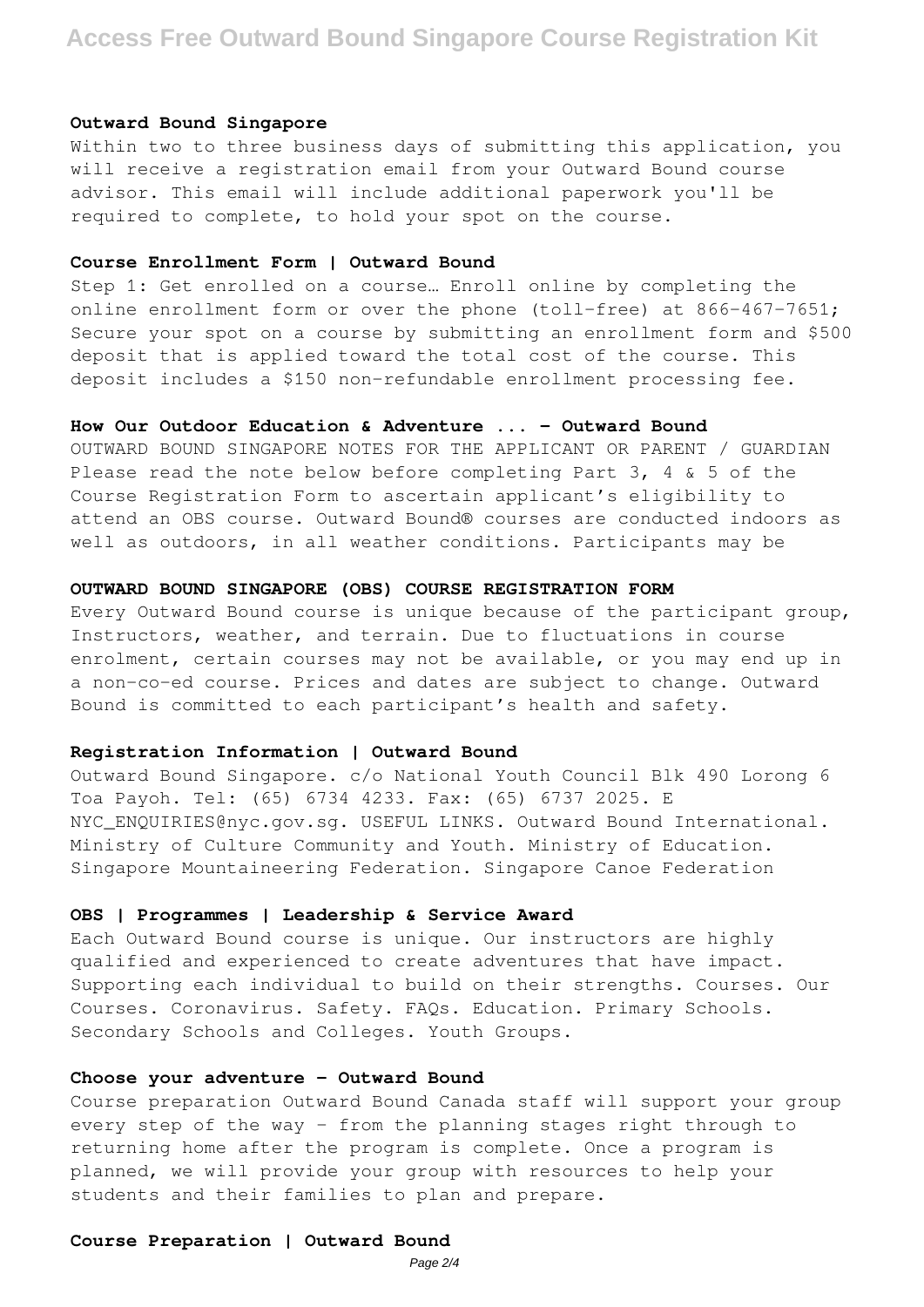# **Access Free Outward Bound Singapore Course Registration Kit**

Outward Bound Canada offers a range of wilderness certifications such as our instructor development program, white water rescue training, mountaineering, and wilderness first aid. Run in collaboration with Wilderness Medical Associates, Wilderness First Aid is an excellent introduction to wilderness emergency care. The program's goal is to equip participants with the basic knowledge and ...

## **Certification Courses | Outward Bound**

Each Outward Bound course is unique. Our instructors are highly qualified and experienced to create adventures that have impact. Supporting each individual to build on their strengths. Our summer adventures. Our 7 and 19 day adventures inspire young people to conquer mountains.

#### **Outdoor Learning | Educational Charity | The Outward Bound ...**

Outward Bound Singapore Course Registration Kit As recognized, adventure as capably as experience roughly lesson, amusement, as competently as contract can be gotten by just checking out a books outward bound singapore course registration kit as a consequence it is not directly done, you could agree to even more in relation to this life, approximately the world.

#### **Outward Bound Singapore Course Registration Kit**

Outward Bound Singapore, formerly called Outward Bound School of Singapore, is part of the network of Outward Bound centres worldwide. While Outward Bound is well established in many other countries, the Outward Bound centre in Singapore has the distinction of having an 'Excellent' rating for expertise, facilities and safety. Established in 1967, Outward Bound Singapore has a campus, located on the island of Pulau Ubin.

#### **Outward Bound Singapore - Wikipedia**

your OBS course is organised through your school or organisation, please get instructions from the person in charge. If you are coming to OBS as a private applicant, send your registration form and cheque payment (payable to 'Outward Bound Singapore') to: OUTWARD BOUND SINGAPORE c/o People's Association 9 King George's Avenue

#### **For your reference and retention**

If you are coming to OBS as a private applicant, send your Course Registration documents to: OUTWARD BOUND SINGAPORE c/o National Youth Council Blk 490 Lorong 6 Toa Payoh HDB Hub Biz Three, #04-10 Singapore 310490 Documents include: - Course registration form and - 'Non Negotiable, A/C payee only' cheque, payable to "National Youth

# **OUTWARD BOUND SINGAPORE COURSE INFORMATION KIT for ...**

Online Library Outward Bound Singapore Course Registration Kit Outward Bound Singapore Course Registration Outward Bound Singapore. c/o National Youth Council Blk 490 Lorong 6 Toa Payoh. Tel: (65) 6734 4233. Fax: (65) 6737 2025. E NYC\_ENQUIRIES@nyc.gov.sg. USEFUL LINKS.